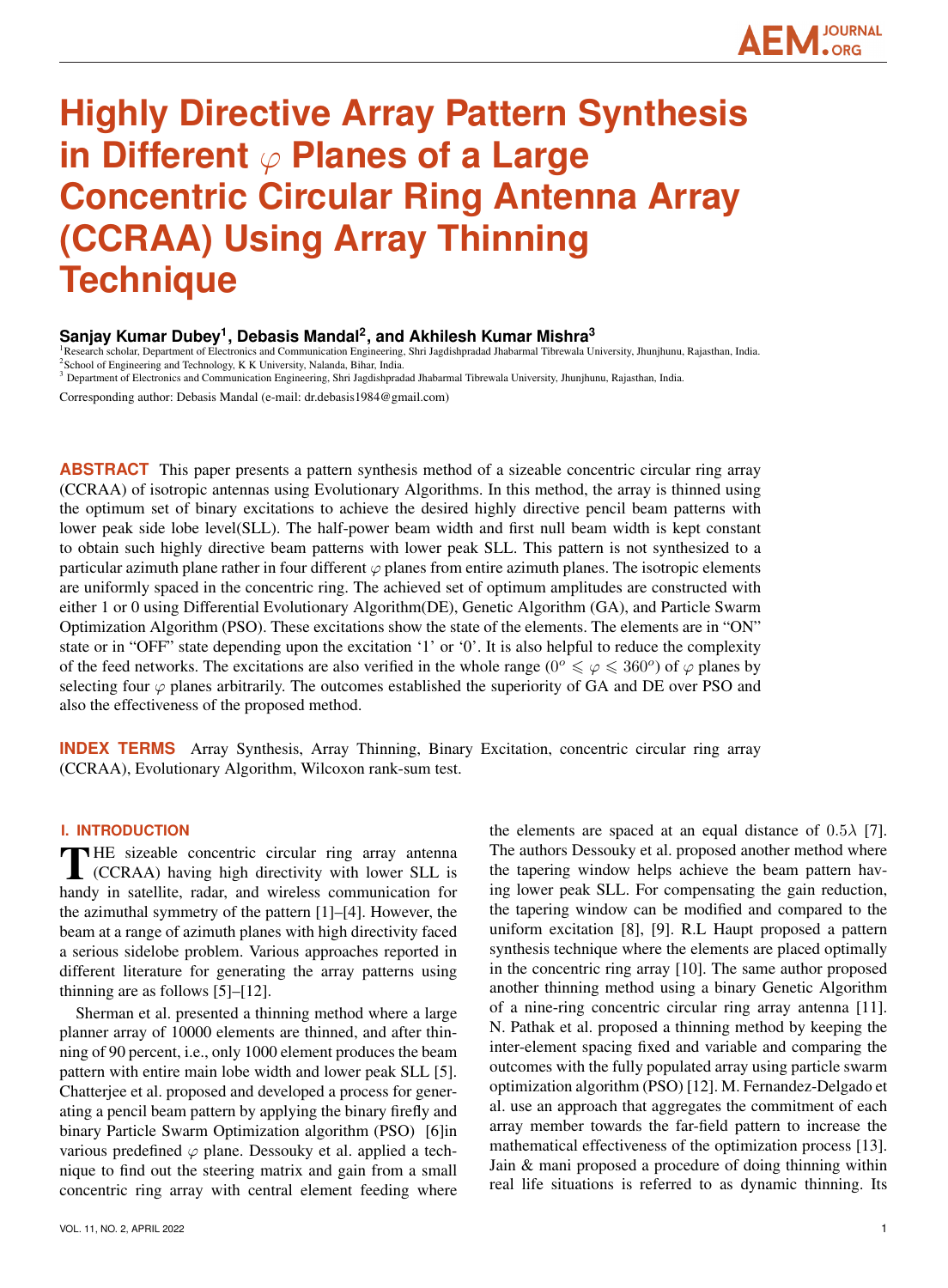

FIGURE 1: Geometry of fully populated CCRAA.



FIGURE 2: Array factor of fully populated Array

designing of thinning arrays has benefited from randomized approaches. Nevertheless, when implementing the approach to big 2-D arrays, issues develop owing of the highly wide potentially rugged solution space, which causes difficulty in new conditions [14]. The concept of utilizing an optimization algorithms towards array thinning is also discussed by Jain and Mani. Following through the fundamentals of array thinning, dynamic thinning, and implementation technique, simulated results while using the approach both linear & planar arrays [15].

In this paper, a pencil beam pattern from a CCRA antenna of 12 rings with 468 isotropic elements are considered the optimum set of normalized amplitudes are computed using Evolutionary Algorithms. Here the excitations are computed using Evolutionary Algorithms that are binary, so the elements having amplitude ' 1' is in the "ON" state, and those elements are considered as "OFF" whose excitation is zero. The patterns have been generated in four predefined azimuth planes using the binary excitations achieved by DE, GA, and PSO. This technique also verifies that the pattern retains its desired sidelobe level within entire range of  $\varphi$ 



FIGURE 3: Thinned CCRAA using DE



FIGURE 4: Thinned CCRAA using GA



FIGURE 5: Thinned CCRAA using PSO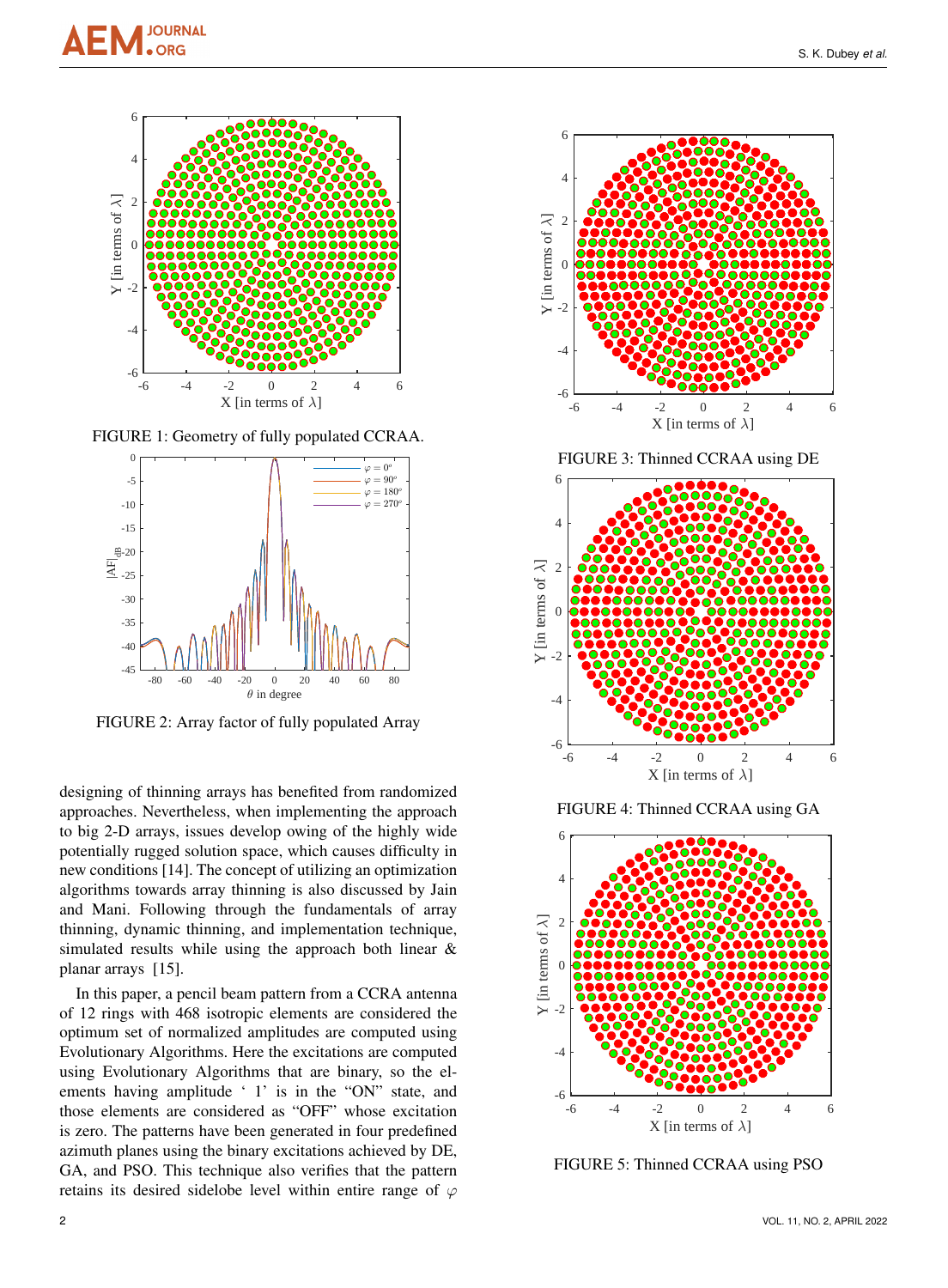

FIGURE 7: Obtained pattern at  $\varphi = 90^\circ$  Plane

planes. After selecting some arbitrary azimuth planes, the achieved patterns depicted similarity with some minor variations. These binary excitations are helpful to minimize the design complexity of the attenuator. The achieved directivity of the thinned array is very high with lower SLL. The comparative performance of three Evolutionary Algorithms, Differential Evolution algorithms (DE), Genetic Algorithm (GA), Particle Swarm optimization algorithms (PSO) is also analyzed.

#### **II. PROBLEM FORMULATIONS**

A concentric circular ring array of twelve rings is considered. The far-field pattern of the CCRA is depicted in Figure 1 can be written as  $[1]$ ,  $[2]$ :

$$
AF(\theta, \varphi) = \sum_{m=1}^{M} \sum_{n=1}^{N} I_{mn} e^{jkr_m sin\theta cos(\varphi - \varphi_{mn})}
$$
 (1)

Normalized power pattern  $AF(\theta, \varphi)$  in dB.

$$
P(\theta, \varphi) = 10\log_{10}\left[\frac{|AF(\theta, \varphi)|}{AF(\theta, \varphi)_{max}}\right]^2 = 20\log_{10}\left[\frac{|AF(\theta, \varphi)|}{AF(\theta, \varphi)_{max}}\right]
$$

Normalized Radiation Pattern can be written as

$$
AF_n(\theta, \phi) = \left[ \frac{AF(\theta, \varphi)}{AF(\theta, \varphi)_{max}} \right]
$$
 (3)

VOL. 11, NO. 2, APRIL 2022 3



**JOURNAL** 

FIGURE 9: Obtained pattern at  $\varphi = 270^\circ$  Plane

Here,

 $M =$ Number of concentric rings;  $N_m$  = Number of isotropic elements in m-th ring;  $I_{mn}$  = Excitation amplitude of mn -th element, which is zero if "OFF" and one if "ON";  $d_m$  = Inter element arc spacing (0.5 $\lambda$ );  $\theta$ ,  $\varphi$  = polar and azimuth angle;  $\varphi_{mn} = 2n\pi/N_m$  the angular position of mn-th element, where  $1 \leq n \leq N_m$  $r_m = N_m d_m / 2\pi$  Radius of m-th ring;  $k = \frac{2\pi}{\lambda}$  is the Wave number;

The fitness function for the pattern is defined as:

$$
F(\rho) = k_1 \left[ peakSLL_{\varphi}^d - max_{\theta \in A} \left\{ AF_{dB}^{\rho}(\theta, \varphi) \right\} \right]^2 H(X) \tag{4}
$$

The directivity can be written as:

$$
D = \left[ \frac{4\pi}{\int_{\theta=0}^{\pi} \int_{\varphi=0}^{2\pi} |AF_n(\theta,\varphi)|^2 sin\theta d\theta d\varphi} \right]
$$
(5)

In equation,  $4 \varphi \in (0^{\circ} - 270^{\circ})$  plane.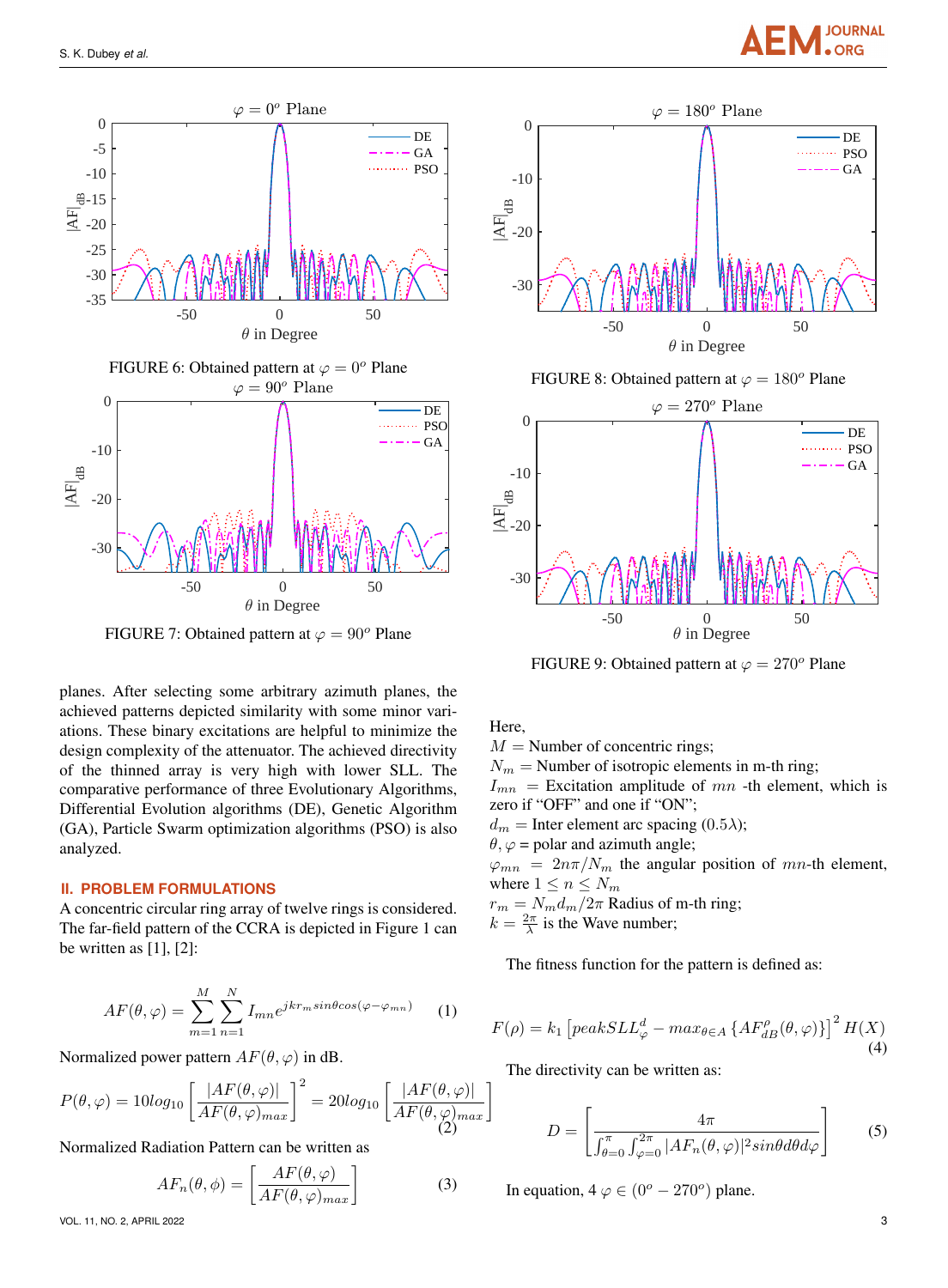



FIGURE 11: Obtained pattern at  $\varphi = 120^\circ$  Plane

 $\rho$  is the unknown parameter set which is responsible for the desired beam pattern for this approach.  $\rho$  is defined as follows:

$$
\rho = \{I_{mn}\};\tag{6}
$$

where,  $1 \le m \le M$  and  $1 \le n \le N_m$  $H(X)$  is Heaviside step function can be defined as follows

$$
X = \left[ peakSLL_{\varphi}^{d} - max_{\theta \in A} \left\{ AF_{dB}^{\rho}(\theta, \varphi) \right\} \right] \tag{7}
$$

$$
X = \begin{cases} 1 & \text{if,} \\ 0 & \text{if,} \end{cases} \quad X \ge 0 \tag{8}
$$

 $peak SLL^d_{\varphi}$  is a vector containing the desired values of all the peak SLL in their corresponding  $\varphi$  cuts. The term  $max_{\theta \in A} \{AF_{dB}^{\rho}(\theta, \varphi)\}\$  in equations 4, denotes the maximum value of side lobe level in all the predefined  $\varphi$  planes in A (side lobe region). Where  $\varphi = 0^\circ, 90^\circ, 180^\circ$  and  $270^\circ$ plane and  $k_1$  is the weighting factors. The number of elements who have no contribution to construct beam pattern after thinning in comparison with the total number of array elements can be determine using tapper efficiency  $\eta_{ar}$  [7]. An array taper efficiency can be expressed using the following equation.



FIGURE 13: Obtained pattern at  $\varphi = 300^\circ$  Plane

$$
\eta_{ar} = \left(\frac{Number\ of\ elements\ turned\ off}{Total\ number\ of\ elements\ in\ the\ array} \times 100\right)\%
$$
\n(9)

For the optimal synthesis of the pattern, the fitness function given in equation 4 has to be minimized. In this article, Genetic Algorithm (GA), Particle Swarm Optimization Algorithm (PSO), and Differential Evolution Algorithm (DE) has been applied to minimize the fitness function.

### **III. RESULTS**

A concentric circular ring array of twelve rings with 468 uniformly placed isotropic elements has been considered. Where  $(r_m(\lambda))$  is the ring radius,  $N_m$  is the number of isotropic elements in the m-th ring, and  $M = 12$  is the total number of rings chosen. The inter-element arc spacing is considered as  $0.5 \lambda$ . As shown in Figure 1. The number of the isotropic element present in each ring with the value of ring radius is mentioned in Table 1.

From Table 1, it can be seen that in the first ring, six elements are present and the radius of the ring is 0.4775  $\lambda$ . Similarly, in the last ring, i.e., in ring number 12, there is seventy-two isotropic elements are present with ring radius 5.7296  $λ$ .

The excitation amplitudes of the CCRAA are given in Table 2. Here the optimum binary excitations are computed using three different Evolutionary Algorithms (EA). These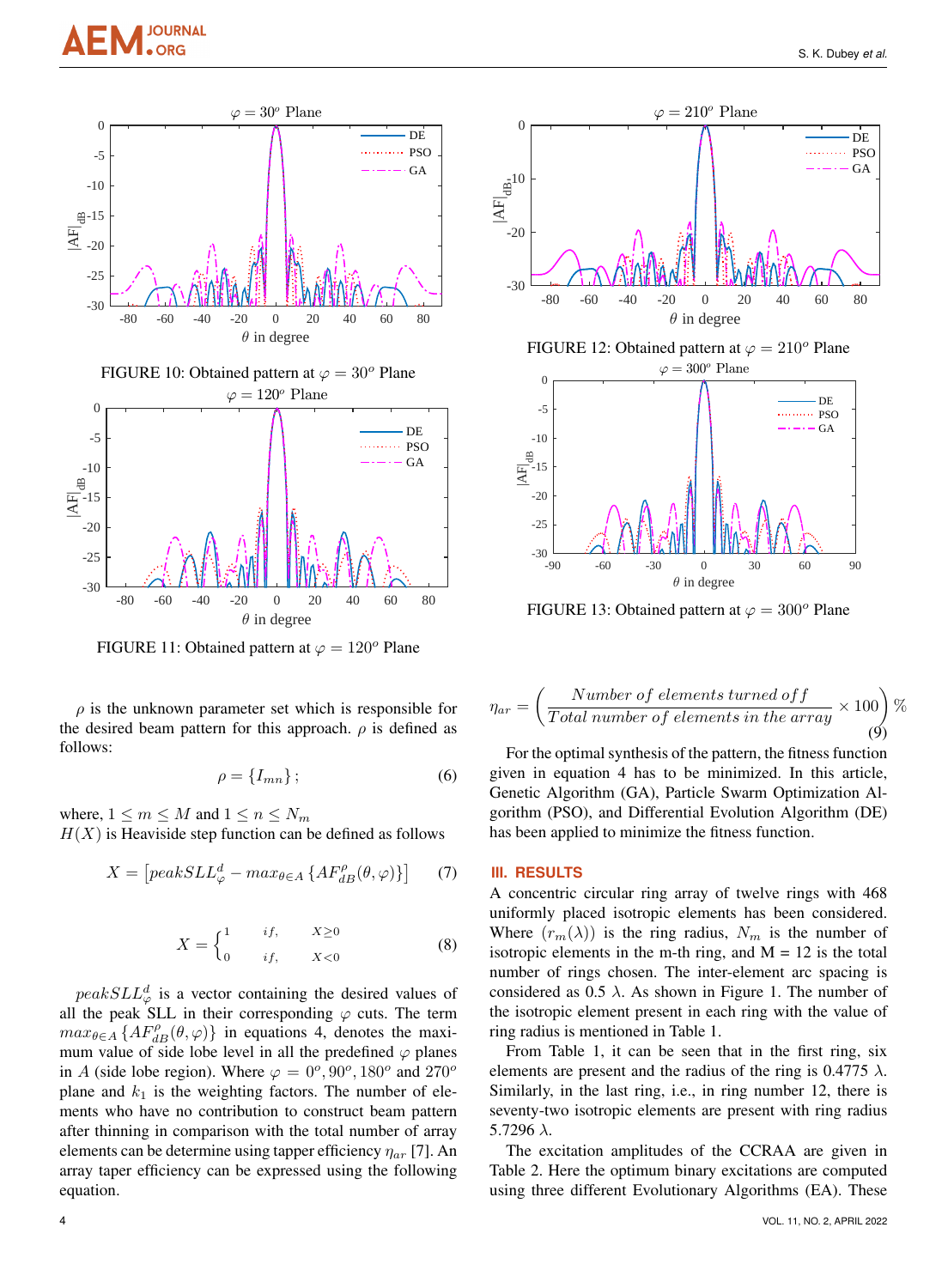

TABLE 1: Ring radius and number of elements per ring

| Ring Number(M)             |        | ∍      | 2      |        |
|----------------------------|--------|--------|--------|--------|
| Radius $(r_m(\lambda))$    | 0.4775 | 0.9549 | 1.4324 | 1.9099 |
| Number of Elements $(N_m)$ |        | 12     | 18     | 24     |
| Ring Number(M)             |        |        |        |        |
| Radius $(r_m(\lambda))$    | 2.3873 | 2.8648 | 3.3423 | 3.8197 |
| Number of Elements $(N_m)$ | 30     | 36     | 42     | 48     |
| Ring Number(M)             |        | 10     |        | 12     |
| Radius $(r_m(\lambda))$    | 4.2972 | 4.7746 | 5.2521 | 5.7296 |
| Number of Elements $(N_m)$ | 54     | 60     | 66     | 72.    |

algorithms are Differential Evolution Algorithm (DE), Genetic Algorithm (GA), and Particle Swarm Optimization Algorithm (PSO). The amplitude '1' shows that the element is in the "ON" state, and those elements having '0' amplitude are in the "OFF" state. In Figure 3, Figure 4, and Figure 5, the elements depicted using green color are in "ON" state, whereas the elements in red color are in "OFF" state. The optimum excitations for which the array produced the lowest peak SLL are given in Table 2 for each Evolutionary Algorithms (EA).

In Table 3, it can be observed that the pattern is synthesized in four predefined azimuth planes using three Evolutionary Algorithms. These four predefined  $\varphi$  planes are  $0^\circ$ ,  $90^\circ$ ,  $180^\circ$ , and  $270^\circ$ . The desired value of peak SLL are  $30dB$  for all azimuth planes. By using the optimum binary excitations, which is achieved from DE, the obtained values of peak SLL are -25.0932dB at  $\varphi = 0^\circ$ , -24.4202dB at  $\varphi =$ 90<sup>o</sup>, -25.0932dB at  $\varphi = 180^{\circ}$  and -24.4202 dB at  $\varphi = 270^{\circ}$ . Similarly, by applying GA, the achieved optimum binary excitations are used to get the beam pattern with minimum peak SLL. The values of peak SLL at the same predefined azimuth planes are -25.3927dB, -24.2762dB,-25.3927dB and -24.2762dB respectively at  $\varphi = 0^\circ, 90^\circ, 180^\circ$ , and  $270^\circ$ . These results are also compared with PSO. The value of peak SLL for fully populated array is -17.4566 dB, and directivity is 34.9219. The array factor for fully populated array in all predefined  $\varphi$  plane is shown in Figure 2. The thinning percentage or Tapper efficiency is also computed, and the values are 47, 48.07, and 51.28 for DE,GA, and PSO, respectively. The array factor is shown in Figure 6, Figure 7, Figure 8, and Figure 9. From the last column of Table 3, it can be seen that the directivity of the beam pattern using DE is 29.4935, using Ga is 29.5269, and PSO is 28.6952.

In Figures 10, 11, 12, and 13, beam patterns generates in four arbitrarily chosen  $\varphi$  planes for the same excitations with some minor variation. In each Figure, the 1st arbitrary azimuth angle is chosen as  $30^{\circ}$  degree  $(0^{\circ} < 30^{\circ} < 90^{\circ})$ , which is in between the predefined  $\varphi$  plane, the second one is 120<sup>o</sup> (within the predefined  $\varphi$  plane 90<sup>o</sup>, and 180<sup>o</sup>), and the 3rd one is  $210^{\circ}$  ( $180^{\circ}$  <  $210^{\circ}$  <  $270^{\circ}$ ) the last one is  $300^{\circ}$ which is in between  $(270^{\circ} < 300^{\circ} < 360^{\circ})$  the predefined  $\varphi$ plane.

In Table 4, the values of peak SLL are shown in all the arbitrary angles for all three EA. The obtained values of peak SLL for arbitrarily chosen azimuth planes and predefined azimuth planes are comparable. In this array thinning

method, all the azimuth planes are not considered; rather, some predefined azimuth planes are taken into account.That ensures a range where the patterns retain their characteristic. Figure 14 shows the convergence curve of DE, GA, and PSO. From this convergence curve, it is clearly observed that GA is superior in comparison with DE and PSO as fitness value of GA is lesser than the others. The Computations have been done in MATLAB 2015a with core 2 duo processor, 3GHz, 4GB RAM.

Table 5 compares the design issues in the best fitness values (out of 20 distinct runs), worse value, mean value, and standard deviation of DE, GA, and PSO performance. The lowest value of fitness i.e., the best fitness value of DE, GA, and PSO are 103.3645, 96.449, and 165.1119. which indicates that the GA is the best performing algorithm for the problem presented.Table 6 shows the values obtained by the Wilcoxon rank-sum test between the GA /DE and GA / PSO pairs for these design considerations. The obtained values are less than 0.05 (5% significance level) is the powerful evidence of the null hypothesis that the best fitness value achieved by the best algorithm is statistically significant.



FIGURE 14: Convergence curve of all three Algorithms.

#### **IV. CONCLUSION**

A highly directive pencil beam pattern of a large concentric circular array antenna has been synthesized in four different azimuth angles from whole azimuth planes. The beam pattern is synthesized in four predefined azimuth planes using three well-known Evolutionary Algorithms. Each Evolutionary Algorithm generates binary excitation to achieve the desired parameter. The relatively similar pattern in arbitrary planes shows that the beam pattern with the desired parameter is not only in the predefined azimuth planes rather the entire range of azimuth planes. Keeping HPBW and FNBW constant, the design parameter, peak sidelobe level (peak SLL) is reduced by finding the optimum set of binary array excitations using DE, GA, and PSO. This array thinning is also reduced the design complexity of the attenuator in the feed network. This array thinning of pencil Beam Pattern also ensures that the desired patterns retain their specification with some minor variations in the whole range of azimuth planes. The performance of GA and DE are comparable and far better than PSO. This thinning method can also be used to synthesize other array geometries.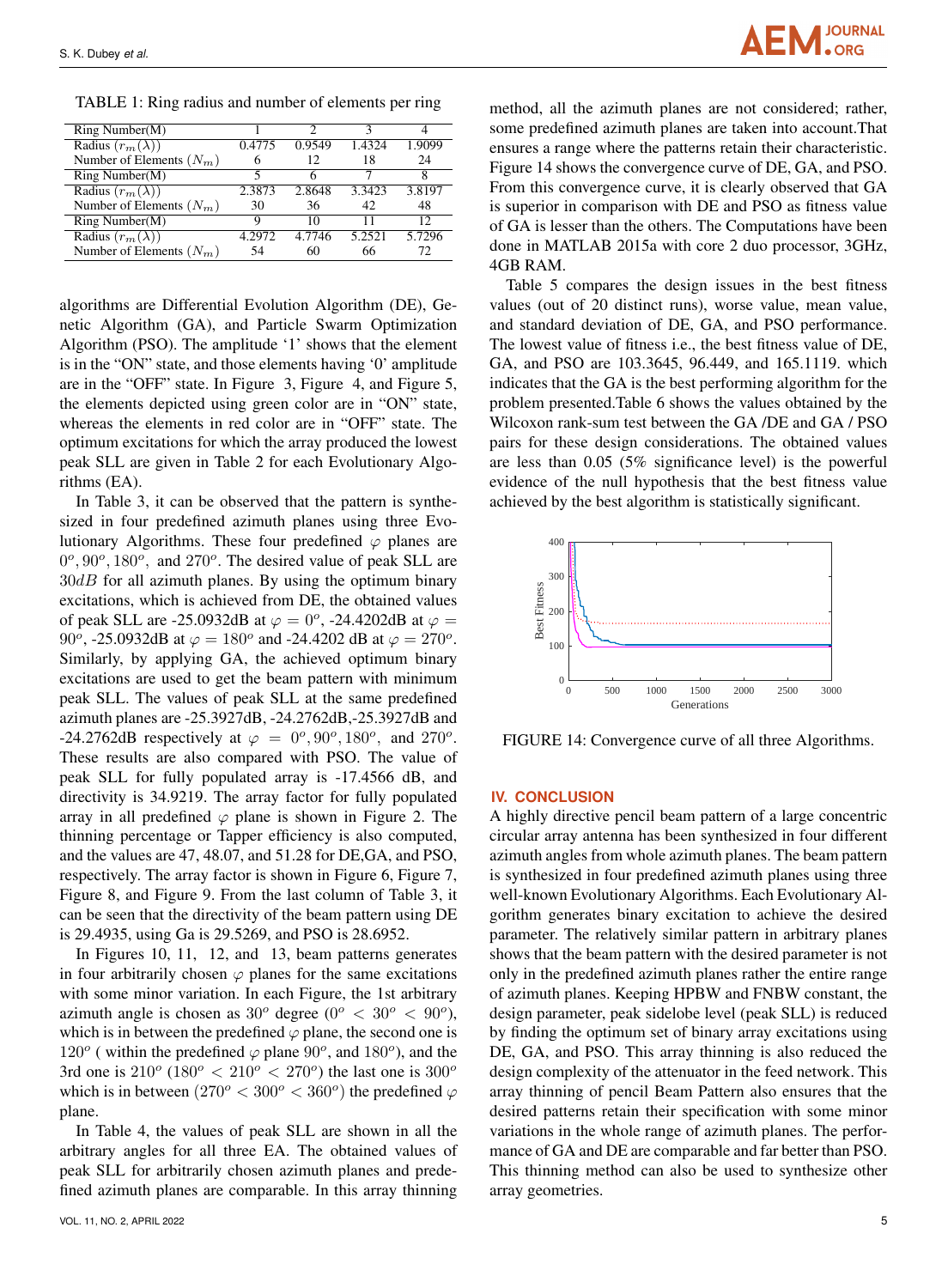| DE                                                                                                                                                                                                                                                                                                                                                              | $\overline{GA}$                                                                                                                                                                                                                                                                                                                                                                   | $\overline{\text{PSO}}$                                                                                                                                                                                                                                                                                                                                   |
|-----------------------------------------------------------------------------------------------------------------------------------------------------------------------------------------------------------------------------------------------------------------------------------------------------------------------------------------------------------------|-----------------------------------------------------------------------------------------------------------------------------------------------------------------------------------------------------------------------------------------------------------------------------------------------------------------------------------------------------------------------------------|-----------------------------------------------------------------------------------------------------------------------------------------------------------------------------------------------------------------------------------------------------------------------------------------------------------------------------------------------------------|
| 0001110011110001101111010100011001111<br>01101100001111101010110111111<br>0011110111111001010111011<br>101011110011001011<br>111101011101<br>001101<br>$\overline{3}$<br>$\overline{5}$<br>$\overline{2}$<br>$\overline{4}$<br>$\overline{Q}$<br>$\overline{1}$<br>$\overline{8}$<br>$\overline{10}$<br>$\overline{12}$<br>Number<br>$\overline{\mathrm{Ring}}$ | 01101001101110010011101111110000101110111<br>010101110101010111011111110011001111<br>01001101111011101011101011111<br>1111111111110101001100110<br>100111001011010001<br>110100101110<br>110010<br>$\overline{Q}$<br>$\overline{5}$<br>$\overline{8}$<br>$\overline{10}$<br>3<br>$\overline{4}$<br>$\overline{6}$<br>$\overline{12}$<br>$\overline{2}$<br>ī<br><b>Ring Number</b> | 001100000110010010111001100110001101100111<br>0101111110010110110101111010<br>110101110000100011100010<br>000111010101111000<br>111101101001<br>110101<br>$\overline{12}$<br>$\overline{3}$<br>$\overline{5}$<br>$\overline{2}$<br>$\overline{\bf 4}$<br>$\overline{6}$<br>$\overline{8}$<br>$\overline{9}$<br>$\overline{10}$<br>ī<br><b>Ring Number</b> |
|                                                                                                                                                                                                                                                                                                                                                                 |                                                                                                                                                                                                                                                                                                                                                                                   |                                                                                                                                                                                                                                                                                                                                                           |

TABLE 2: Excitation Amplitude distribution  $(I_{mn})$  of thinned array

TABLE 3: Desired and obtained values of design parameters

| <b>Evolutionary</b> | $\varphi$ in                            |                         |       | Peak SLL (dB) Thinning Directivity |  |
|---------------------|-----------------------------------------|-------------------------|-------|------------------------------------|--|
| Algorithm           | Degree                                  | <b>Desired Obtained</b> | $\%$  | <b>Obtained</b>                    |  |
|                     | $\varphi = 0^{\circ}$ -30.00            | $-25.0932$              |       |                                    |  |
| DE                  | $\varphi = 90^{\circ}$ -30.00           | -24.4202                | 47.00 | 29.4935                            |  |
|                     | $\varphi = 180^{\circ}$ -30.00 -25.0932 |                         |       |                                    |  |
|                     | $\varphi = 270^{\circ}$ -30.00 -25.0932 |                         |       |                                    |  |
|                     |                                         |                         |       |                                    |  |
|                     | $\varphi = 0^{\circ}$ -30.00            | $-25.3927$              |       |                                    |  |
| <b>GA</b>           | $\varphi = 90^{\circ}$ -30.00 -24.2762  |                         | 48.07 | 29.5269                            |  |
|                     | $\varphi = 180^{\circ}$ -30.00 -25.3927 |                         |       |                                    |  |
|                     | $\varphi = 270^{\circ}$ -30.00          | $-25.3927$              |       |                                    |  |
|                     |                                         |                         |       |                                    |  |
|                     | $\varphi = 0^{\circ}$ -30.00            | $-24.1303$              |       |                                    |  |
| PSO                 | $\varphi = 90^{\circ}$ -30.00           | $-22.1417$              | 51.28 | 28.6952                            |  |
|                     | $\varphi = 180^{\circ}$ -30.00          | -24.1303                |       |                                    |  |
|                     | $\varphi = 270^{\circ}$ -30.00          | $-24.1303$              |       |                                    |  |

## **REFERENCES**

- [1] C. A. Balanis, " Antenna Theory, Analysis and design, 2nd Edition ," Jhon Willy & sons, New York, 1997.
- [2] R. S. Elliott, " Antenna Theory & Design, Revised Edition ," Wiley-IEEE Press, Dec, 2002.
- [3] R. J. Mailloux, " Phased Array Antenna Handbook (2nd)," Artech House: Boston, 2005.
- [4] R. L. Haupt, " Antenna Arrays: A Computational Approach ," John Wiley & Sons, 2010.
- [5] J. W. Sherman, and M. I. Skolone, "Thinning planar array antennas with ring arrays," 1958 IRE International Convention Record, Vol. 11, 77–86, 1963.

S. K. Dubey *et al.*

| TABLE 4: Obtained values of design parameter in arbitrary |  |  |  |  |
|-----------------------------------------------------------|--|--|--|--|
| azimuth plane                                             |  |  |  |  |

| <b>Evolutionary</b> | $\varphi$ in      | Peak SLL (dB)   |
|---------------------|-------------------|-----------------|
| Algorithm           | Degree            | <b>Obtained</b> |
|                     | $\varphi = 30^o$  | $-20.3873$      |
| DE                  | $\varphi = 120^o$ | $-17.5490$      |
|                     | $\varphi = 210^o$ | $-20.3873$      |
|                     | $\varphi = 300^o$ | $-17.5490$      |
|                     | $\varphi = 30^o$  | $-18.0101$      |
|                     | $\varphi = 120^o$ | $-18.7835$      |
| GA                  | $\varphi = 210^o$ | $-18.0101$      |
|                     | $\varphi = 300^o$ | $-18.7835$      |
|                     | $\varphi = 30^o$  | $-20.0693$      |
|                     | $\varphi = 120^o$ | $-16.6282$      |
| PSO                 | $\varphi = 210^o$ | $-20.0693$      |
|                     | $\varphi = 300^o$ | $-16.6282$      |

|    | TABLE 5: Comparative performance of DE, GA, PSO and |  |  |  |
|----|-----------------------------------------------------|--|--|--|
| FA |                                                     |  |  |  |

| Algorithm  | <b>Best Fitness</b><br>(out of $20$ ) | Worse    | Mean     | <b>Standard</b><br><b>Deviation</b> |
|------------|---------------------------------------|----------|----------|-------------------------------------|
| DE         | 103.3645                              | 108.327  | 105.6252 | 1.4646                              |
| GА         | 96.449                                | 101.5135 | 98.1177  | 1.4838                              |
| <b>PSO</b> | 165.1119                              | 172.765  | 168.5585 | 2.9156                              |